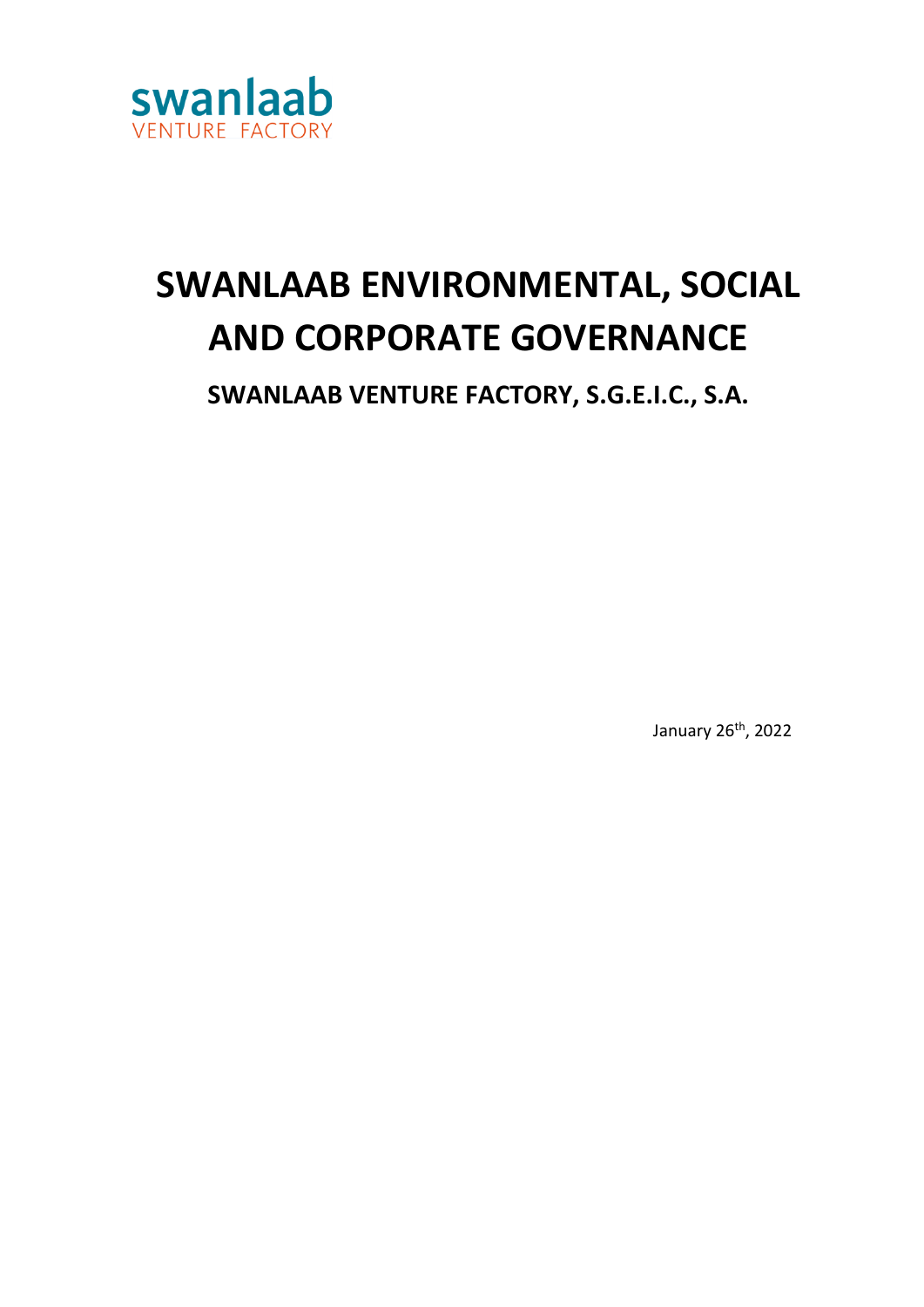

# **Version Control**

| Date       | <b>Version</b> | Concept           | Last modification                   |
|------------|----------------|-------------------|-------------------------------------|
| 08/18/2016 | 01             | Document creation |                                     |
| 01/25/2022 | 02             | Update            | Intoduction                         |
| 01/25/2022 | 03             | Update            | Integration of sustainability risks |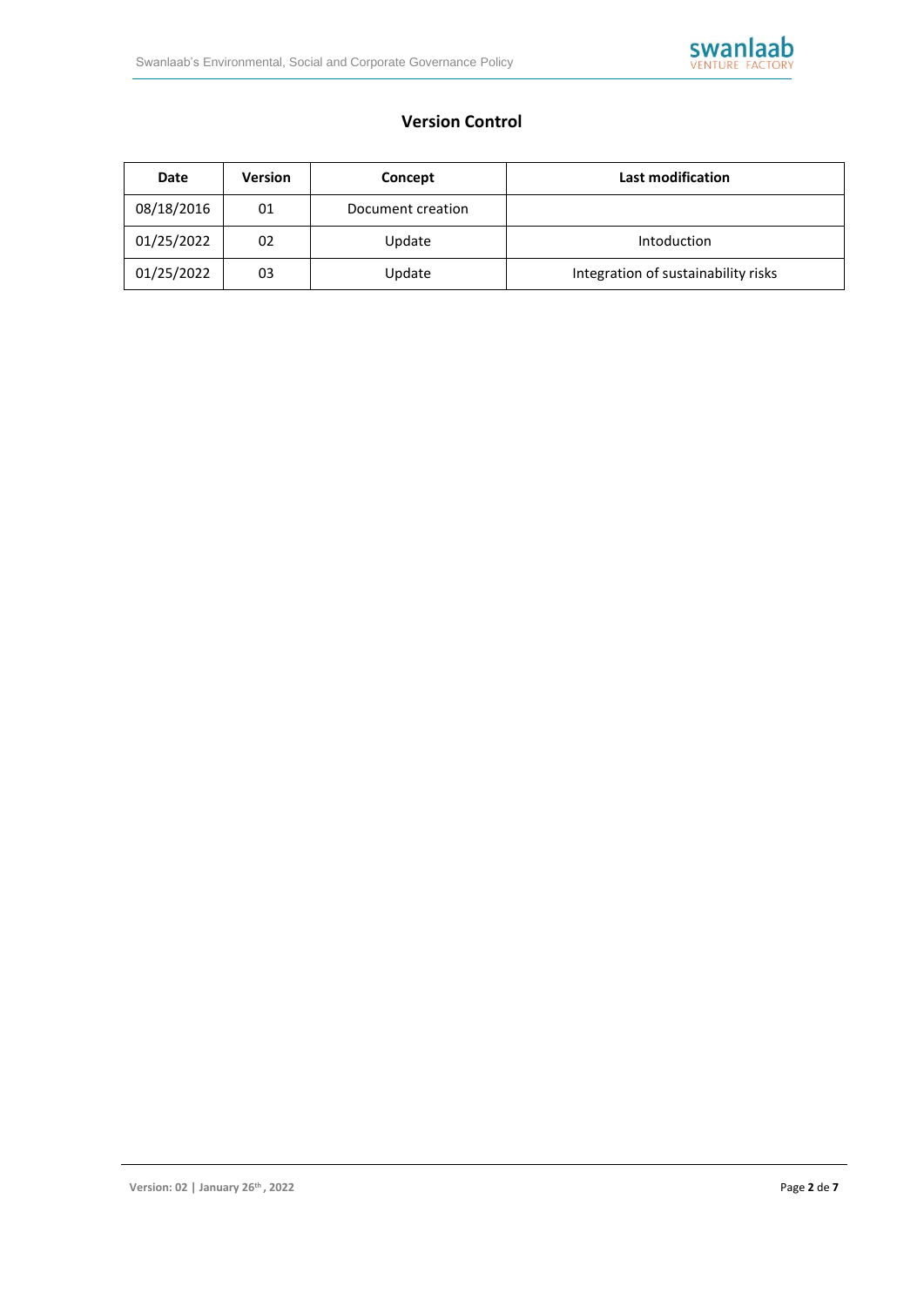

# **Contents**

| 2. |                                                                                |  |
|----|--------------------------------------------------------------------------------|--|
| 3. |                                                                                |  |
| 4. |                                                                                |  |
| 5. | Environment, labour, health & safety, extortion, bribery and financial crime 6 |  |
| 6. |                                                                                |  |
| 7. |                                                                                |  |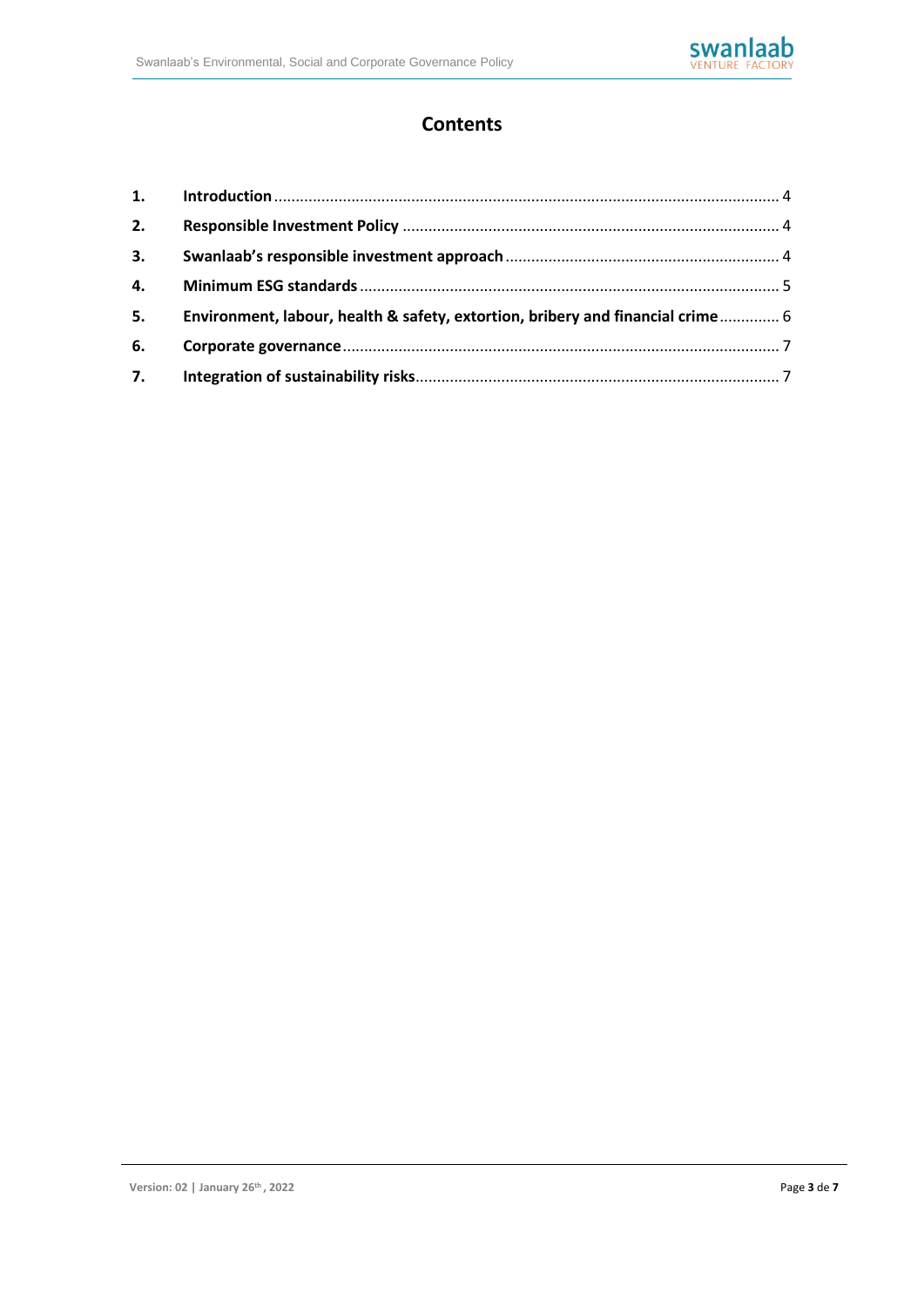# <span id="page-3-0"></span>**1. Introduction**

Swanlaab Venture Factory, S.G.E.I.C., S.A. (hereinafter "the Management Company") is a Spanish company registered in the *Registro de sociedades gestoras de entidades de inversión de tipo cerrado* of the CNMV with number 100 and registered offices in Madrid, Arbea Campus Business, building 2, 1<sup>st</sup> floor, 28108, Alcobendas.

In compliance with the requirements introduced by the Spanish Law "Ley 22/2014, de 12 de Noviembre" and being aware of the importance of prudent and efficient risk management, the Management Company has established a responsible investment policy, which comply with the above-mentioned law.

# <span id="page-3-1"></span>**2. Responsible Investment Policy**

Swanlaab will use its influence as an investor to promote a commitment in our investee companies to:

- Comply, as a minimum, with applicable local and international laws and regulations (Applicable Laws) and, where appropriate, relevant international standards (International Standards)1 where these are more stringent than Applicable Laws.
- Mitigate any adverse environmental and social impacts and enhance positive effects on the environment, workers and relevant stakeholders.
- Uphold high standards of business integrity and good corporate governance.

# <span id="page-3-2"></span>**3. Swanlaab's Responsible Investment Approach**

Swanlaab will:

- Promote consistent practice and adherence to this Policy across its Venture Capital investment businesses.
- Provide sufficient information, instruction, training and resources to its staff to ensure **that they can effectively manage ESG matters within their investment activities**.
- Monitor and audit the implementation of this policy on an ongoing basis.
- Report progress on the implementation of this policy annually to relevant Swanlaab stakeholders.

#### **Swanlaab will implement this policy in its new investment activities by:**

<sup>1</sup> The **International Standards** include the relevant IFC Performance Standards and associated Guidelines and the International Labour Organisation (ILO) Fundamental Conventions. The IFC is the private sector arm of the World Bank and its Performance Standards are intended to provide a reference for businesses in emerging markets for environmental and social standards. The IFC's Environmental, Health and Safety (EHS) Guidelines are technical reference documents with general and industry-specific examples of good industry practice. The most basic labour rights have been codified by the ILO in the 1998 Declaration on Fundamental Principles and Rights at Work which identified 8 conventions fundamental to the rights of people at work, irrespective of the level of development of a country.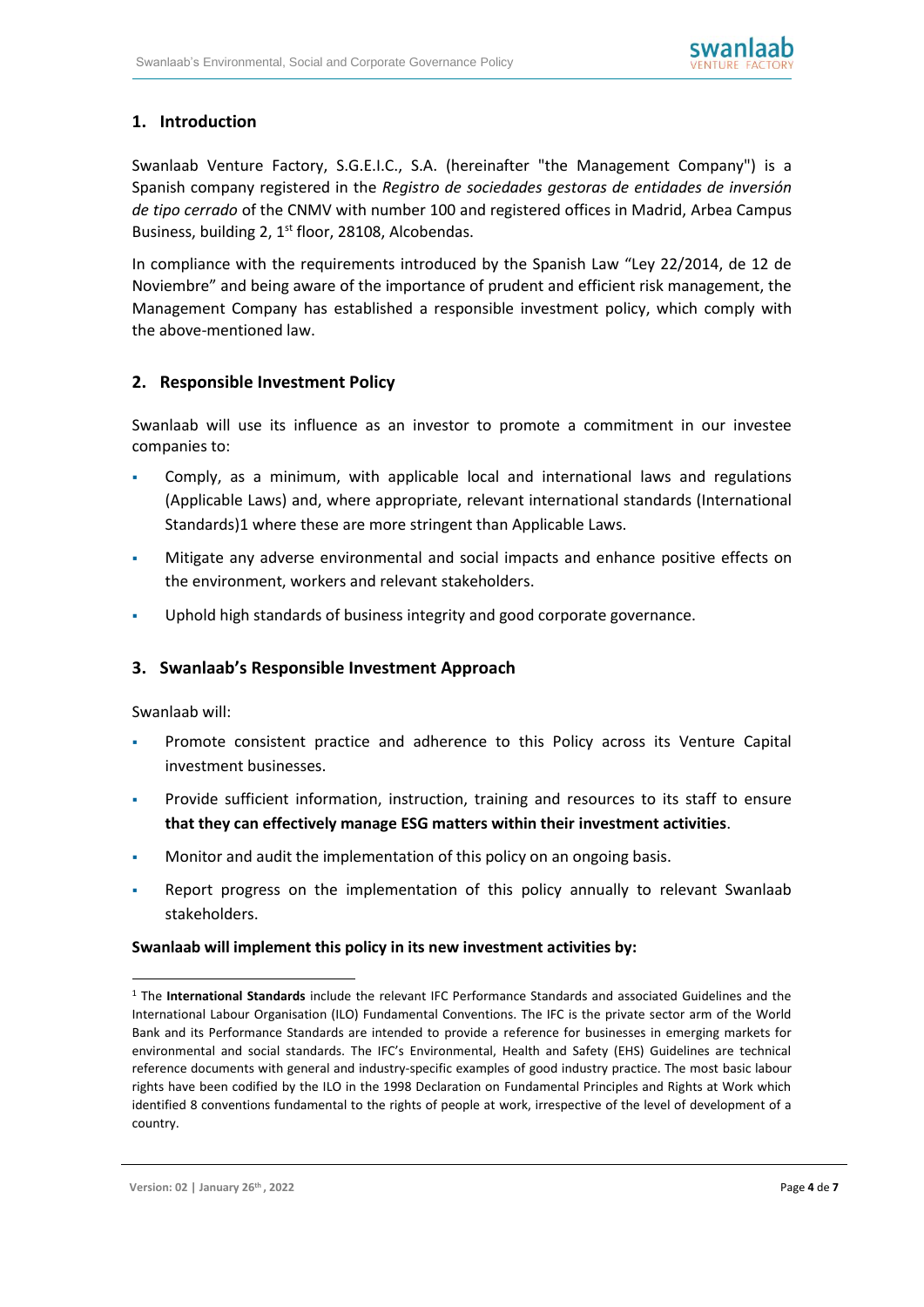- Carrying out an initial assessment of new investment opportunities using an ESG due diligence tool to identify potential ESG risks and opportunities.
- Where potential ESG risks are identified, evaluating management's commitment, capacity and track record in addressing ESG issues and whether specialist due diligence is required.
- Where our due diligence identifies actual material ESG risks, Swanlaab will require the potential investee company to commit to implementing appropriate measures to mitigate those risks. Such measures may include meeting relevant International Standards (over a reasonable time frame) where these are more stringent than Applicable Laws. Swanlaab will support the potential investee company to do so by developing action plans with appropriate targets, timetables and resources.

#### **Swanlaab will implement this policy in its portfolio management and advisory activities by:**

- Encouraging and supporting the investee company to work over the period of Swanlaab's investment to pursue continuous improvement in relation to managing ESG matters as best practice continues to evolve.
- Monitoring and recording the investee company's performance against agreed action plans, targets and timetables as part of Swanlaab's portfolio review process.
- Monitoring and recording serious incidents involving investee companies which result in loss of life, serious injury, material effect on the environment or material breach of law and by promoting corrective actions.
- Considering, at the time of exit, appropriate disclosure of material ESG matters, impacts and steps taken to manage them.

#### <span id="page-4-0"></span>**4. Minimum ESG standards**

#### **We seek to invest in businesses which are committed to:**

A cautious and responsible approach to environmental management of their business

operations by making efficient use of natural resources and mitigating environmental risks and damage.

- Respecting the human rights of their workers.
- Maintaining safe and healthy working conditions for their employees and contractors.
- Treating their employees fairly.
- Upholding the right to freedom of association and collective bargaining.
- Respecting the health, safety and wellbeing of those adversely affected by their business activities.
- Upholding high standards of business integrity, avoiding corruption in all its forms and complying with applicable anti-bribery, anti-fraud and anti-money laundering laws and regulations.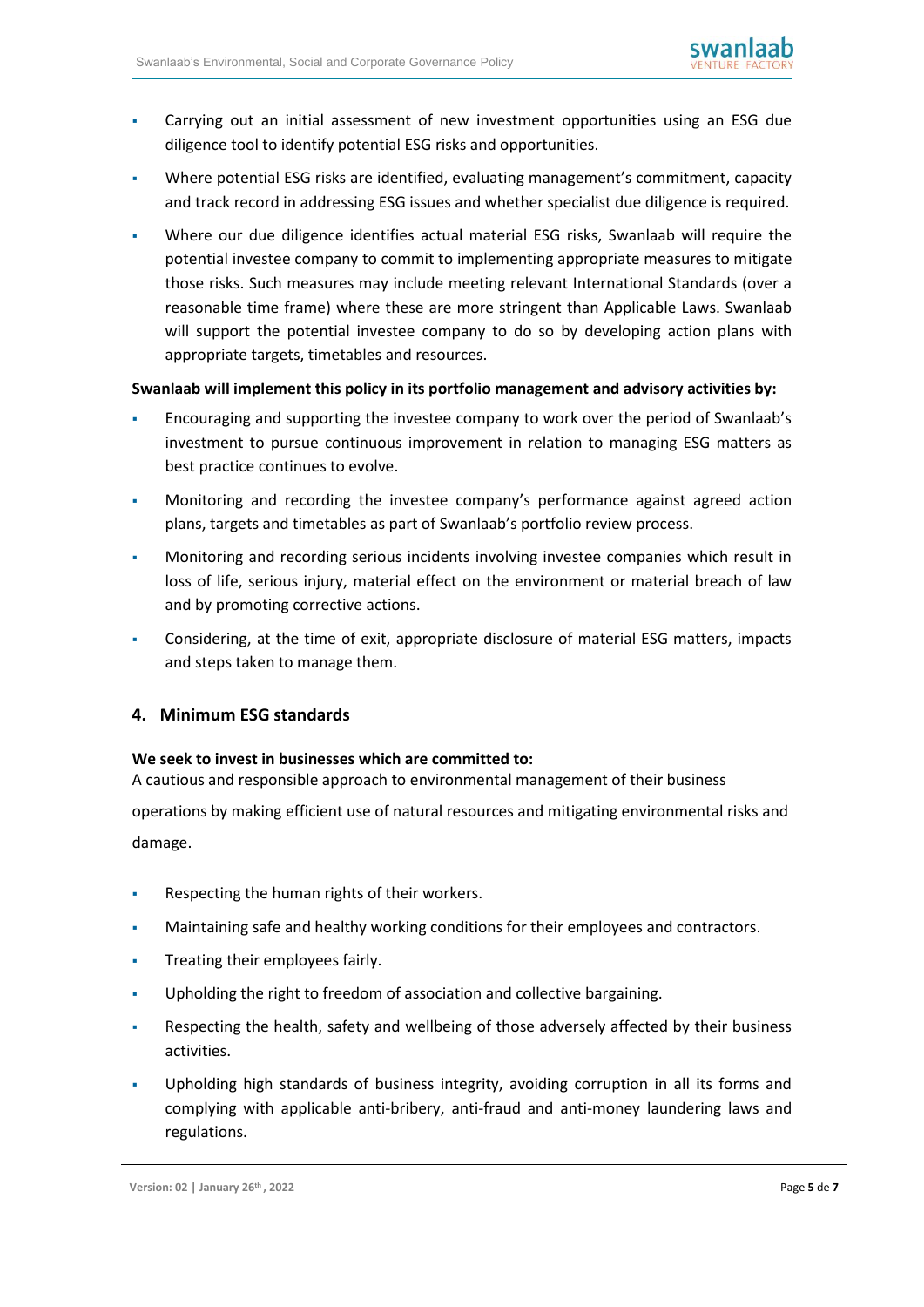

Implementing sound corporate governance by establishing clearly defined responsibilities, procedures and controls with appropriate checks and balances in company management structures.

### <span id="page-5-0"></span>**5. Environment, labour, health & safety, extortion, bribery and financial crime**

As a minimum, each potential new investee company must comply with all Applicable Laws relating to the environment, labour and health & safety matters and the prevention of extortion, bribery and financial crime.

Where Swanlaab's initial assessment identifies one or more potential risks, Swanlaab's preinvestment due diligence will typically include a more focused investigation into relevant areas, such as:

- Significant labour issues (for example, health & safety issues, poor working conditions, wages below industry / national legal minima, discrimination or absence of a freedom of association and collective bargaining).
- **·** Involuntary resettlement.
- Impact on cultural or archaeological heritage or indigenous peoples.
- Non-local labour or other issues where the negative social impact could be significant.
- Bribery and corruption.
- **EXECT** Severe degradation of water, soil or air quality.
- Production of substantial solid waste.
- Emission of significant quantities of greenhouse gases
- Loss of biodiversity or habitat.

If our pre-investment due diligence identifies one of the above as an actual or potentially material risk, management must:

- Demonstrate to us that they have the commitment, capacity and track record to effectively manage those risks and a willingness to make improvements and reach standards acceptable to Swanlaab in this area over time; and
- Commit to implementing appropriate measures to mitigate those risks, which may include committing to apply the relevant International Standards over a reasonable time frame where these are more stringent than Applicable Laws.

With particular regard to bribery, even where Swanlaab's pre-investment due diligence assesses the company as low risk, we expect management to carry out an assessment of the